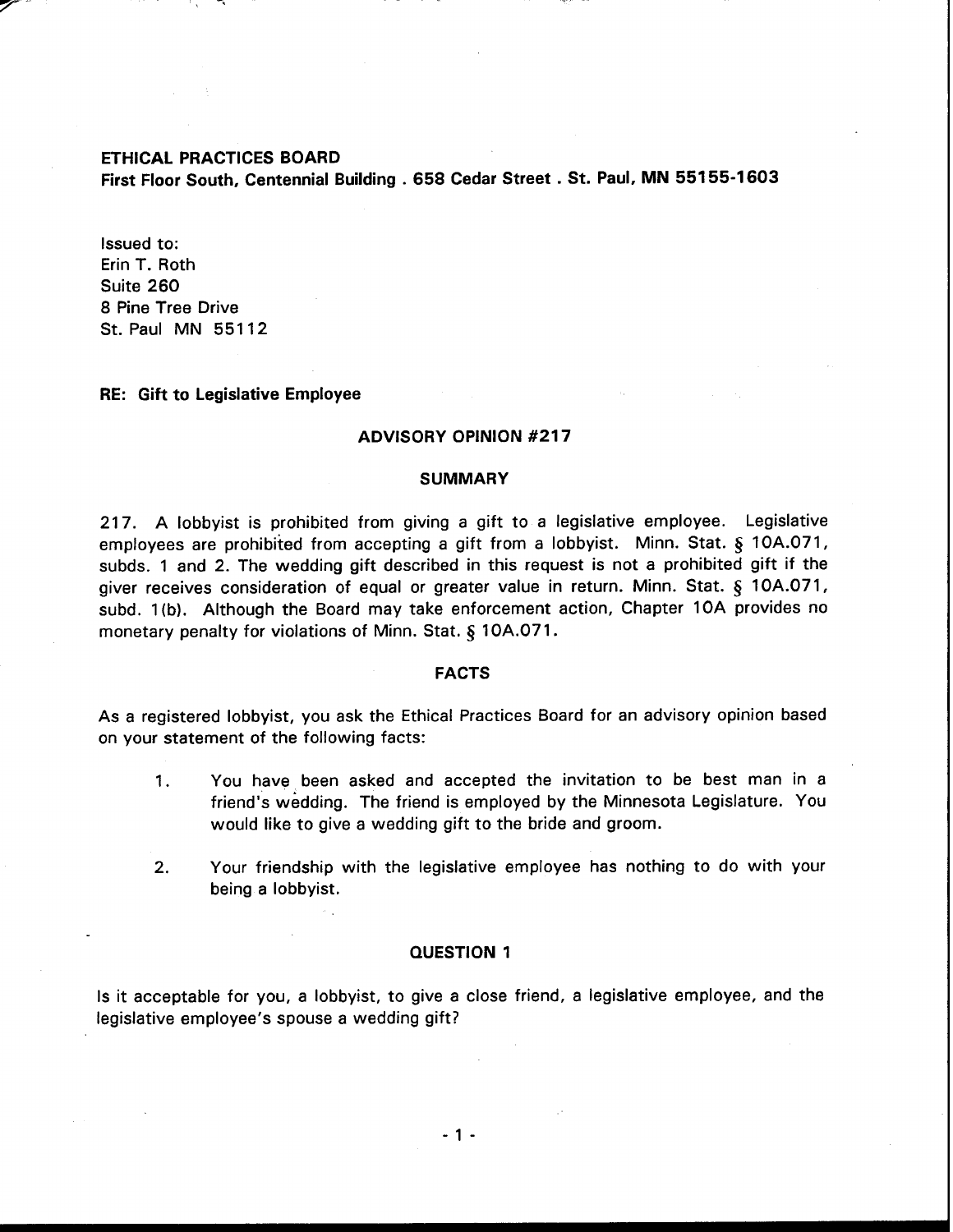# **OPINION**

No. As a lobbyist, you are prohibited from providing a gift to a legislative employee. Legislative employees are prohibited from accepting a gift from a lobbyist. However, if the giver receives consideration of equal or greater value in return for a gift, the prohibition does not apply.

#### **QUESTION 2**

If this is a violation, are there any penalties which apply to myself and the groom if we chose to ignore the statute?

### **OPINION**

There are no monetary civil penalties for violation of Minn. Stat. **tj** 10A.071. However, you should be aware that the Board or a county attorney may take action under Minn. Stat. § 10A.34, subd. 2, to enforce the provision.

E'rhical Practices Board

# **PERTINENT STATUTES**

Minn. Stat. § 10A.071 CERTAIN GIFTS BY LOBBYISTS AND PRINCIPALS PROHIBITED provides:

Subdivision 1. **Definitions.** (a) The definitions in this subdivision apply to this section.

(b) "Gift" means money, real or personal property, a service, a loan, a forbearance or forgiveness of indebtedness, or a promise of future employment, that is given without the giver receiving consideration of equal or greater value in return.

(c) "Official" means a public official, an employee of the legislature, or a local official of a metropolitan governmental unit.

Subd. 2. **Prohibition.** A lobbyist or principal may not give a gift or request another to give a gift to an official. An official may not accept a gift from a lobbyist or principal.

Subd. 3. **Exceptions.** (a) The prohibitions in this section do not apply if the gift is: (1) a contribution as defined in section 10A.01, subdivision 7;